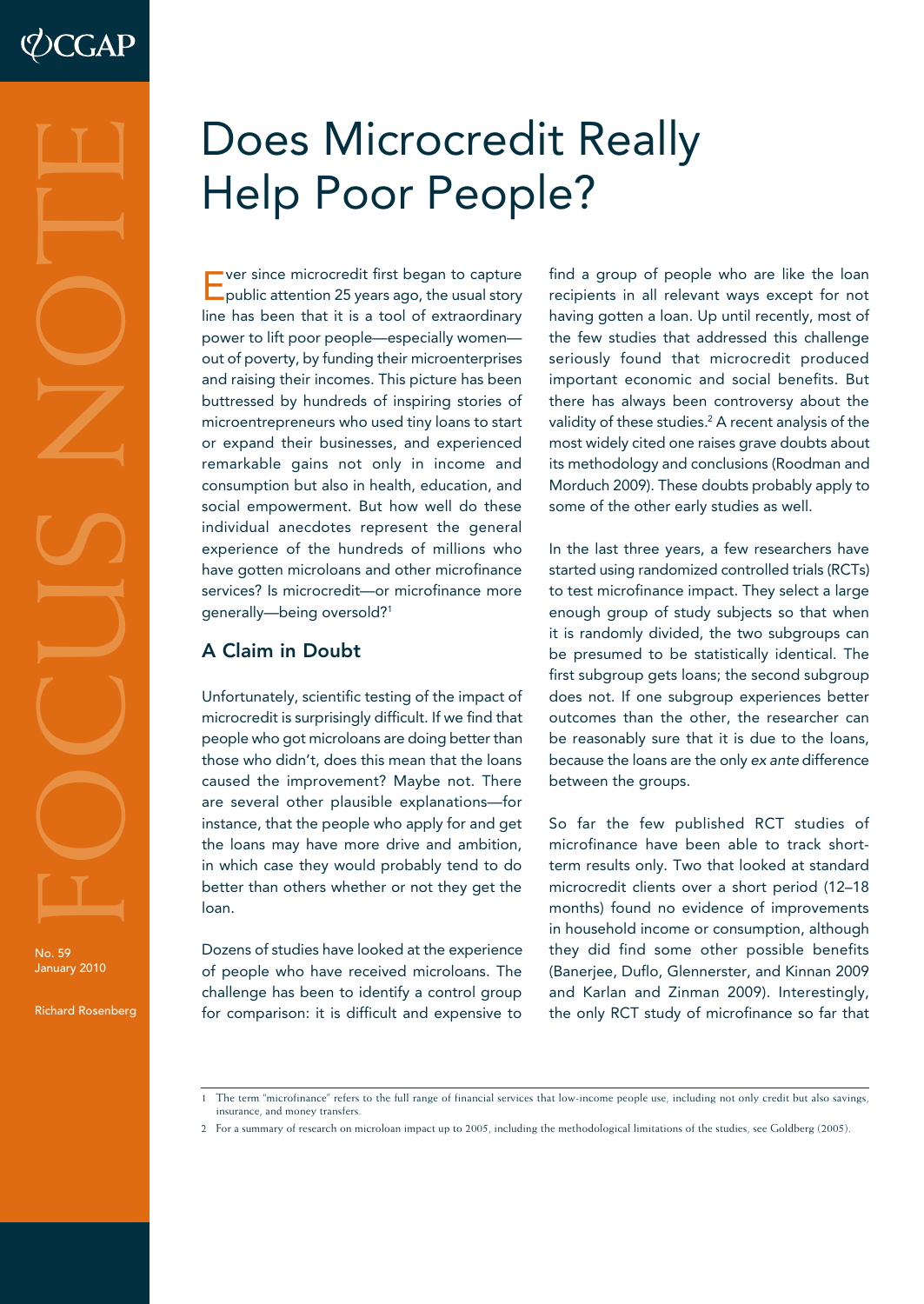found short-term welfare improvements looked at microsavings, not microcredit (Dupas and Robinson 2009). A South Africa RCT found income improvements from small, high-interest consumer loans, but such loans are not usually thought of as microfinance (Karlan and Zinman 2008). (See the Annex for a brief summary of these four RCTs.) Many more of these studies, including especially longer term ones, will be needed before general conclusions can be drawn. For now, it seems an honest summary of the evidence to say that we simply do not know yet whether microcredit or other forms of microfinance are helping to lift millions out of poverty.

#### But are we looking for impact in the right place?

If the only value proposition in microfinance were the claim that it raises poor people's income and consumption by funding their microenterprises, then perhaps it would be best for donors, governments, and social investors to declare a moratorium on microfinance support until there is better evidence to think that the claim is true. But before reaching that conclusion, we need to step back and take a broader look at how poor people actually use financial services like credit and savings, and why they value them. A remarkable new book, Portfolios of the Poor: How the World's Poor Live on \$2 a Day (Collins, Morduch, Rutherford, and Ruthven 2009), presents the results of year-long financial diaries collected about twice a month from hundreds of rural and urban households in India, Bangladesh, and South Africa.<sup>3</sup> These diaries reveal that financial instruments are critical survival tools for poor households—indeed, that these tools are even more important for the poor than for richer people.

Portfolios begins with a central observation: "[o]ne of the least remarked-on problems of living on two dollars a day is that you don't literally get that amount each day" (p. 2). In other words, economic poverty is not just a matter of low incomes, but also of irregular and uncertain incomes. To put food on the table every day, and to meet other basic consumption needs, poor households have to save and borrow constantly. "For all the households we came to know through the diaries, living on under two dollars a day requires unrelenting vigilance in cash-flow management…" (p. 17). Whether or not financial services lift people out of poverty, they are vital tools in helping them to cope with poverty. The poor use credit and savings not only to smooth consumption, but also to deal with emergencies like health problems and to accumulate the larger sums they need to seize opportunities (occasionally including business opportunities) and pay for big-ticket expenses like education, weddings, or funerals.

For the diary households, flows into and out of financial instruments (mainly loans and savings) ranged from 75 to 500 percent of annual income. The poorer the household, the higher that percentage tended to be. On reflection, this is not surprising: the closer a household is to the edge of subsistence, the more it will have to scramble to keep basic consumption stable and to accumulate larger amounts when it needs them. Over the year, the average diary household used 8 to 10 different types of financial instruments, and most types were used multiple times. (The notion that microcredit brings loans to people who previously had no access to them is widespread but mistaken, as is the notion that the strong majority of microloans are used for business purposes.)

3 Many of the same points were made in Rutherford (2000) and Rutherford and Arora (2009).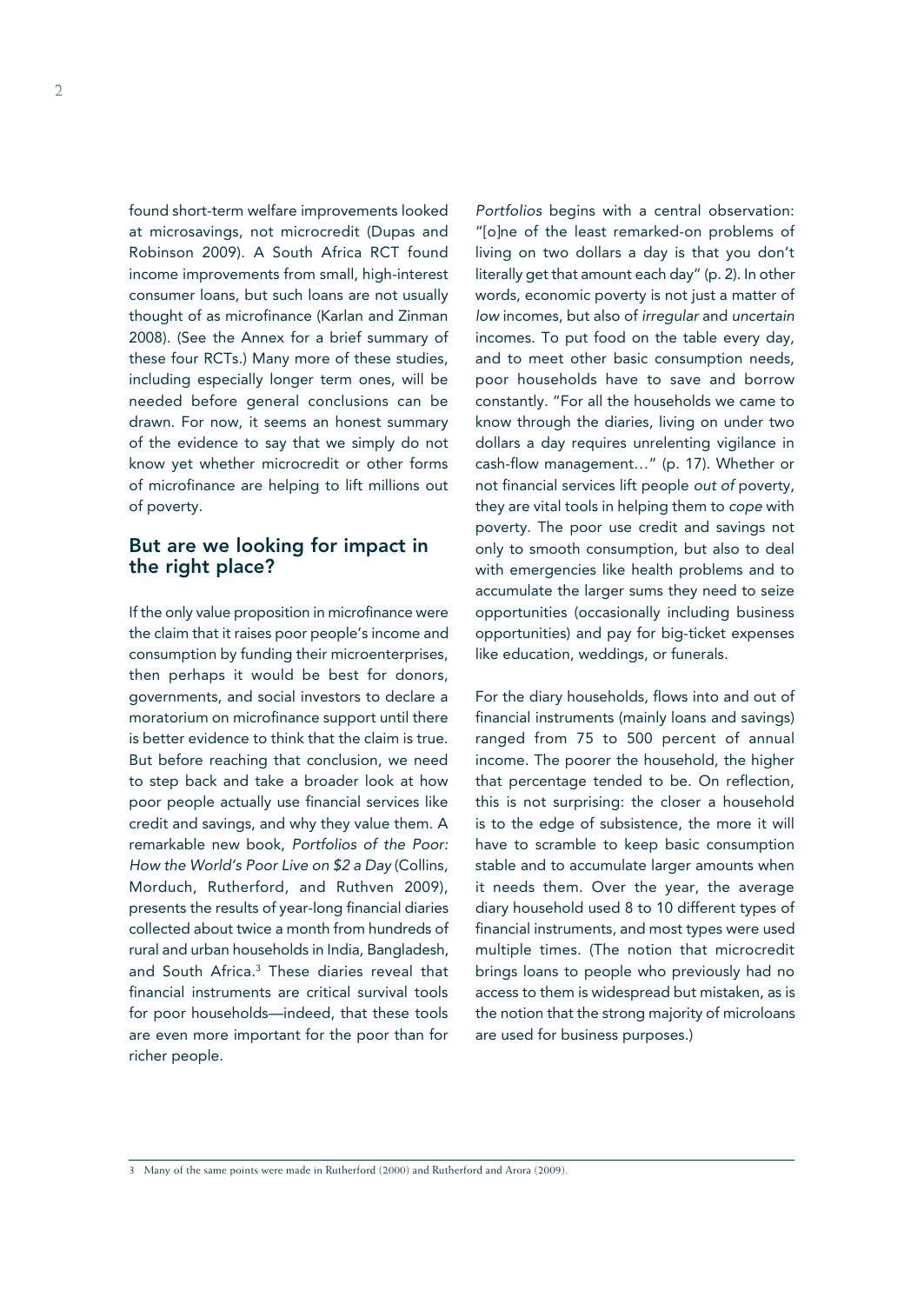If poor people have so many financial tools available to them already, does formal microfinance add much? Informal instruments (e.g., informal savings and loan clubs, or loans from family, friends, or the local moneylender) are usually more flexible than microfinance from formal providers, so the poor continue to use these informal tools even when they have access to microfinance. But the informal instruments have severe shortcomings, the greatest of which is their unreliability. When poor people need to get a loan, or to "withdraw" money that they have deposited with (i.e., lent to) someone else, that someone else may not have the money on hand, or may be unwilling to provide it for some other reason.

By contrast, diary households found formal microfinance a much more reliable tool. The importance of this reliability is obvious when one considers that their main use of financial instruments is to cope with the unreliability of their income and their lives. As the authors of Portfolios concluded,

Whether or not the microfinance movement was right to stress loans for microenterprises, or has been too slow to embrace savings and other services, its greatest contribution is, to us, beyond dispute. It represents a huge step in the process of bringing reliability to the financial lives of poor households….

It is hard to exaggerate the importance of these developments, which we saw clearly when we looked at microfinance through the eyes of the Bangladeshi diarists [who had better access to microfinance than households in the other study countries]. Irrespective of how microcredit loans were used, borrowers appreciated the fact that, relative to almost all their other financial partners, microfinance providers were reliable. That is, loan officers

came to the weekly meetings on time, in all kinds of weather; they disbursed loans in the amount they promised and at the price they promised; they didn't demand bribes; they tried hard to keep passbooks accurate and upto-date; and they showed their clients that they took their transactions seriously.

In return, we noticed that these Bangladeshi microfinance clients often prioritized the repayment of microcredit loans above those of other providers. (pp. 26–27)

Portfolios shows us that poor households value microfinance because it is very helpful in dealing with their vulnerability, even though the nature of that help may differ substantially from the widespread story line about microloans funding investment in microenterprises that lift their owners out of poverty. But is Portfolios just another set of anecdotes, or does it paint a picture that is generally true for vast numbers of microfinance clients around the world?

#### Does microfinance improve their lives? Poor people say yes

There are strong reasons to believe that clients around the world value financial services as coping tools the same way that the financial diary households described in Portfolios do. The evidence comes mainly from the observed behavior of hundreds of millions of clients who demonstrate how important microfinance is to them by "voting with their feet."4

1. The experience over three decades has been that when providers make microfinance available to clients who haven't had it before, there is hardly ever a need to advertise. Customers arrive in droves, propelled by word of mouth.

This section relies on observed behavior, not RCTs or other econometric studies. But there is no intent to suggest that such studies are unnecessary. The *behavior* of clients presents a strong case that microfinance is providing, at a minimum, highly valued coping benefits. That case is persuasive but not conclusive, and it should be further tested and quantified by econometric and qualitative studies.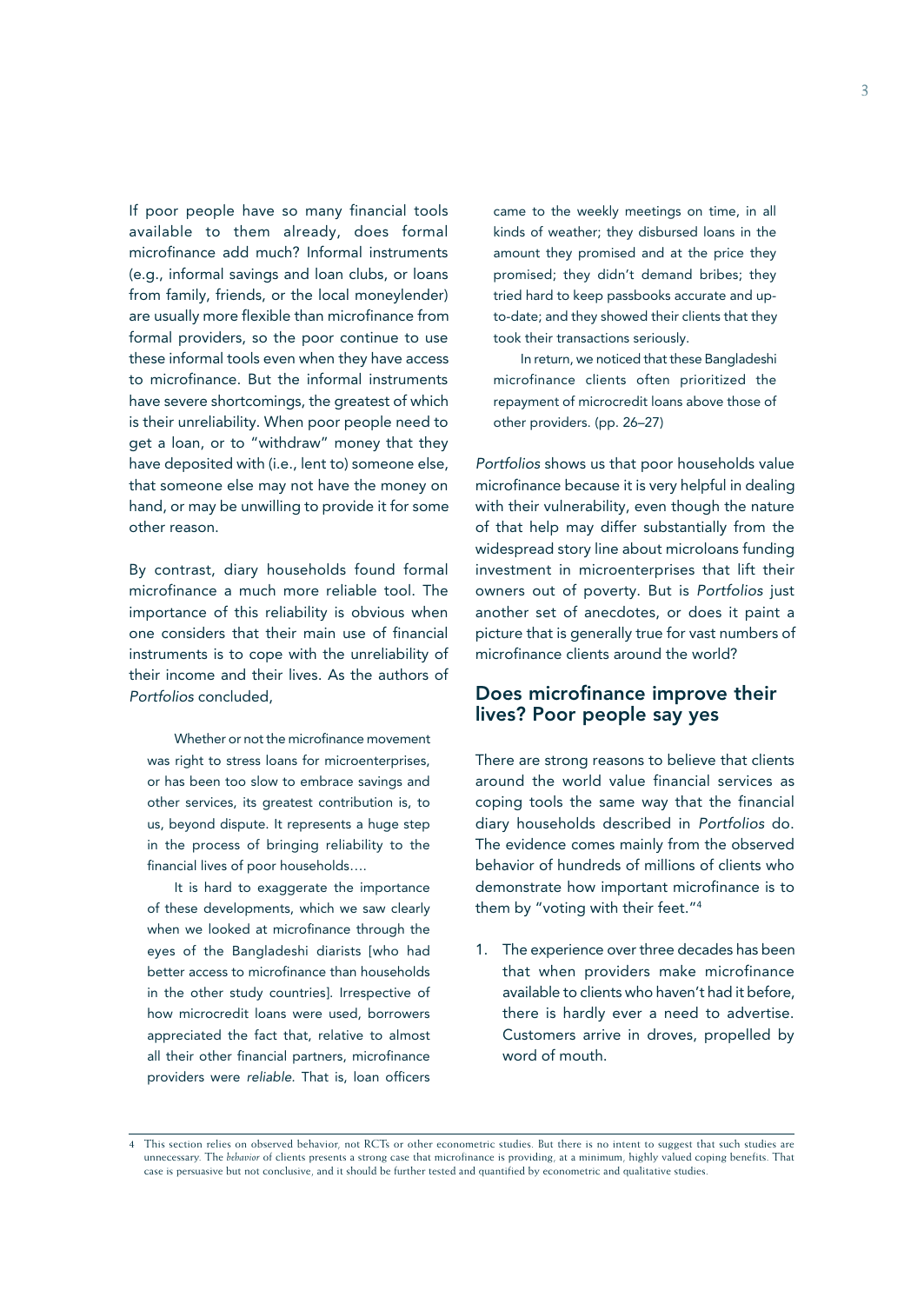- 2. People not only take out loans, but they repay them with high reliability. Why do they do this, when the lender holds no collateral? The strongest incentive to repay is usually not group pressure, but rather the borrowers' desire to keep access to a highly valued service, one whose future availability they can count on as long as they keep their end of the bargain. 5 MIX Market offers 10 year time-series data on many hundreds of microfinance institutions (MFIs), including most of the ones where the bulk of the customers are concentrated. Annual loan loss rates have generally averaged at or below 2.5 percent of portfolio during the whole period. This represents extremely high repayment: for example, to achieve that loan loss rate, an MFI that makes sixmonth loans repayable weekly has to collect about 99.3 cents of every dollar it lends out.<sup>6</sup> During Indonesia's financial and economic meltdown in the late 1990s, loan repayment plummeted almost everywhere, except for microcredit loans, where repayment stayed very high.7 In especially tough times, it seems that low-income borrowers were particularly anxious to preserve their continued access to microcredit and other financial services they might need to cope with shocks that might be coming.
- 3. Clients find microfinance services so valuable that they are typically willing to pay high interest rates on loans, and accept minimal or no return on savings.
- 4. Clients return again and again for microfinance services. Even in institutions that have high "desertion" rates, most of their business is from repeat customers.
- 5. Of course, repeated use does not by itself prove that a service is benefitting users. No one would make this argument about repeated use of heroin, for instance. People do not always borrow wisely. With microloans or any other loans, some borrowers will inevitably over-indebt themselves and be worse off as a result. As long as the number who do so stays relatively small, it is better to live with the over-indebtedness than to deny the loan product to the great majority who are helped by the borrowing. But could it be that large numbers of repeat microborrowers are caught in a debt trap, able to pay off one loan only by taking out another? Probably not. When significant numbers of customers are taking on more debt than they can handle, it is highly likely that many of them will eventually default on their loans, and the lenders' collection rate will plunge. To the contrary, MIX Market data show that, among the MFIs that account for the vast majority of borrowers, most maintain very high collection rates over the long term. While it does not settle the matter conclusively, this general pattern of high repayment over the long term justifies a strong presumption that microfinance is not over-indebting large proportions of its clients. At the same time, this presumption needs to be tested by further research.

#### Moving the goalposts?

If it eventually turns out that microfinance is not moving people out of poverty as its proponents have claimed, are its other benefits worth bothering with? When we hear that the evidence about microfinance raising poor people's incomes is unclear, and that many

<sup>5</sup> Group guarantees are seldom enforced, and default is not much higher in individual microlending than in group microlending. Both kinds of microlending depend on an implicit contract that if a borrower repays faithfully, the microfinance provider will give her another loan (or other services) when she wants it. This is borne out in practice: whenever anything happens to shake clients' confidence in the provider's ability to honor its implicit promise, loan repayment plummets precipitously. Cf. Chapter 5 of Armendariz de Aghion and Morduch (2005).

<sup>6</sup> For an explanation of this surprising result, see Rosenberg (1999, pp. 4–5).

<sup>7</sup> E.g., Seibel (2005).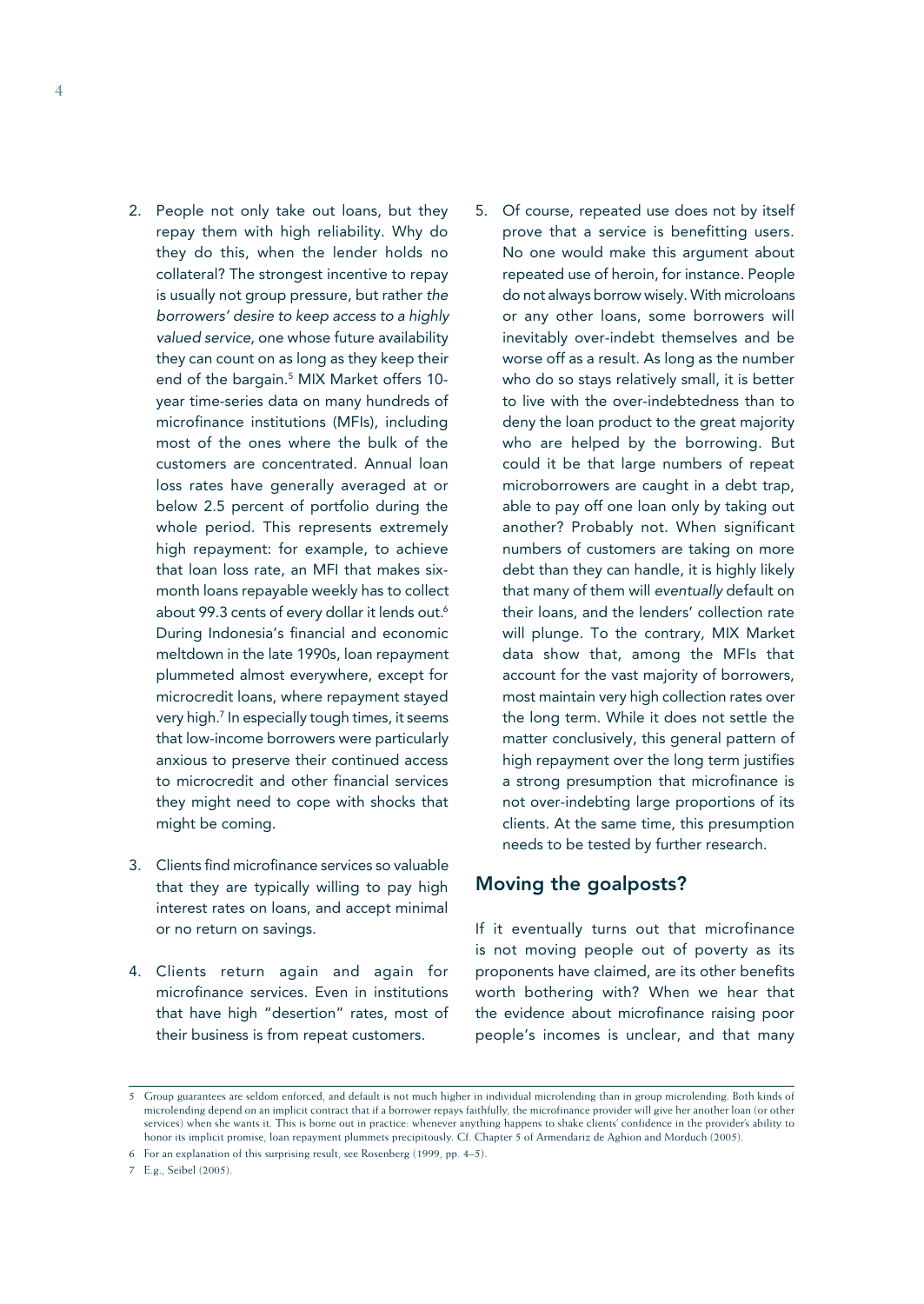(sometimes most) clients use microloans and savings to smooth consumption rather than to grow enterprises, we tend to be disappointed, and to view consumption smoothing as a mere palliative. "If that's all it is, why bother?" we ask.

But we react this way only because our own minimum consumption levels are seldom if ever threatened. As we see in financial diaries and in the observed behavior of hundreds of millions of microfinance clients around the world, poor people think this "palliative" is enormously important in helping them deal with their circumstances.

Based on what we know now, it seems unlikely that a year of microlending helps poor people as much as a year of girls' primary education (for instance). The true advantage of microfinance is not that each "dose" is more powerful, but rather that each dose costs much less in subsidies. Social programs like primary education and health care usually require large continuing subsidies, using up scarce tax dollars year after year. Microfinance is different: when it is done right, relatively small up-front subsidies lead to permanent institutions that can continue providing services year after year with no further subsidy needed, and can expand those services to reach many millions of low-income clients.<sup>8</sup>

For instance, BancoSol in Bolivia represents a few million dollars of donor subsidies in the mid-1990s that turned into a loan portfolio of over \$200 million and services for over 300,000 active savers and borrowers by the end of 2008, funded almost entirely from commercial sources. This is not an isolated exception. Among microfinance providers reporting to MIX Market, the ones that are profitable and need no further subsidies already account for 71 percent of all the clients, and MFIs that are close to profitability account for another 22 percent.<sup>9</sup>

| Small one-time subsidies                                                       |
|--------------------------------------------------------------------------------|
| leverage large multiples of unsubsidized funds                                 |
| producing sustainable delivery year after year<br>of highly valued services    |
| that help hundreds of millions of people                                       |
| keep their consumption stable, finance major<br>expenses, and cope with shocks |
| despite incomes that are low, irregular, and<br>unreliable.                    |
|                                                                                |

All and all, isn't this a pretty impressive value proposition, even if we eventually find out that microfinance doesn't raise incomes the way some of its proponents have claimed?

<sup>8</sup> Not all microfinance funders "do it right." Some agencies fail to produce much sustainable return from their microfinance subsidies because they routinely ignore well-established principles of sound practice , e.g., CGAP's "Good Practice Guidelines for Funders of Microfinance" (2006).

<sup>9</sup> Calculated by Adrian Gonzalez from MIX data. The analysis excludes five state banks that are not trying to reach financial sustainability.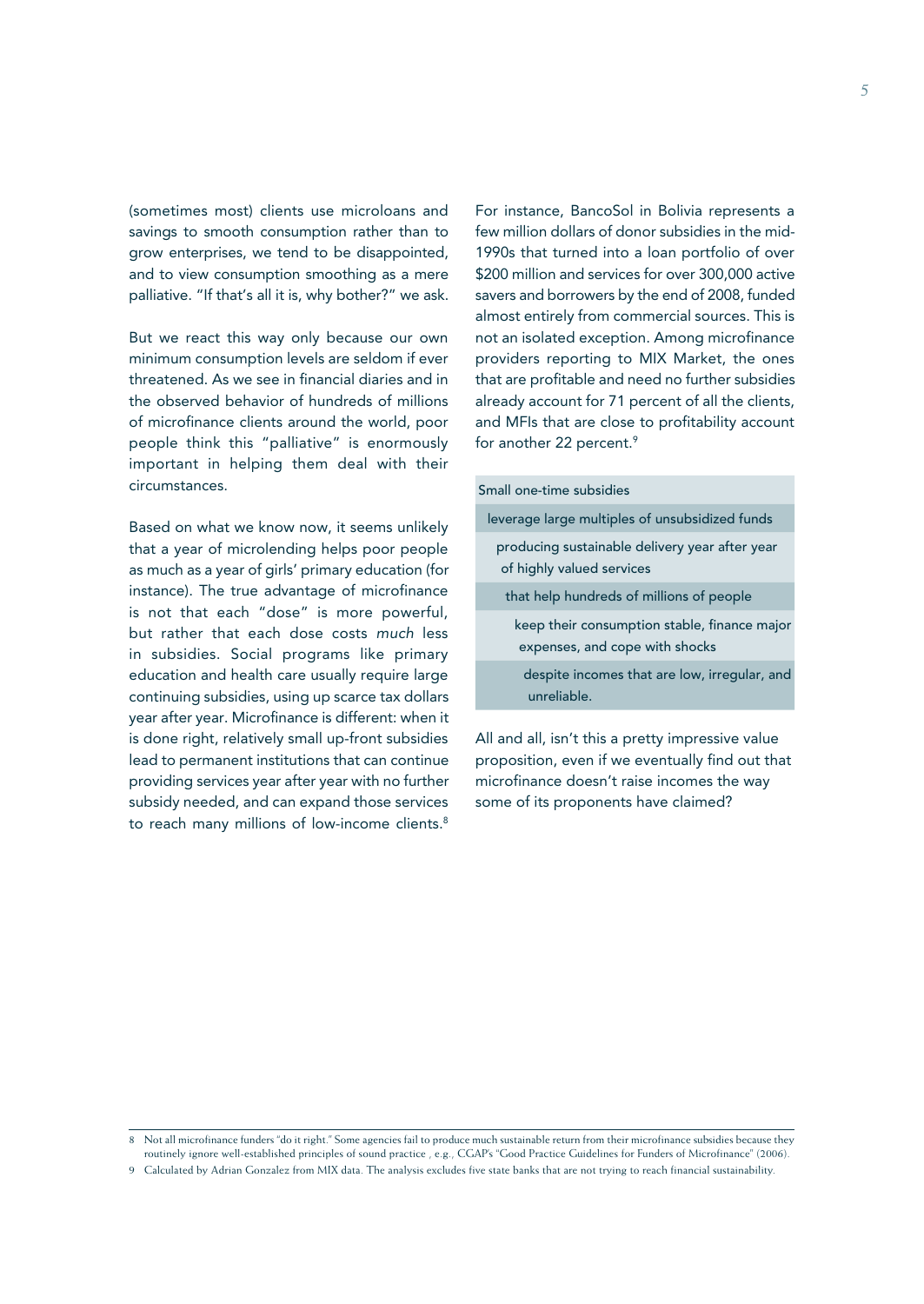### References

Banerjee, Abhijit , Esther Duflo, Rachel Glennerster, and Cynthia Kinnan. 2009. "The miracle of microfinance? Evidence from a randomized evaluation." Cambridge, Mass.: MIT Poverty Action Lab, May.

CGAP. 2006. Good Practice Guidelines for Funders of Microfinance. Washington, D.C.: CGAP.

Collins, Daryl, Jonathan Morduch, Stuart Rutherford, and Orlanda Ruthven. 2009. Portfolios of the Poor: How the World's Poor Live on \$2 a Day. Princeton, N.J.: Princeton University Press.

de Aghion, Beatriz Armendariz, and Jonathan Morduch. 2005. The Economics of Microfinance. Cambridge, Mass.: MIT Press.

Dupas, Pascaline, and Jonathan Robinson. 2009. "Savings Constraints and Microenterprise Development: Evidence from a Field Experiment." Working Paper #14693. Cambridge, Mass.: National Bureau of Economic Research, January.

Goldberg, Nathanael. 2005. "Measuring the Impact of Microfinance: Taking Stock of What We Know." Washington, D.C.: Grameen Foundation.

Karlan, Dean, and Jonathan Zinman. 2009. "Expanding Microenterprise Credit Access: Using Randomized Supply Decisions to Estimate the Impacts in Manila." New Haven, Conn.: Innovations for Poverty Action, July.

Karlan, Dean, and Jonathan Zinman. 2008. "Expanding Credit Access: Using Randomized Supply Decisions to Estimate the Impacts." New Haven, Conn.: Innovations for Poverty Action, January.

Roodman, David, and Jonathan Morduch. 2009. "The Impact of Microcredit on the Poor in Bangladesh: Revisiting the Evidence." Working Paper No. 174. Washington, D.C.: Center for Global Development

Rosenberg, Richard. 1999. "Measuring Microcredit Delinquency." Occasional Paper 3. Washington, D.C.: CGAP.

Rutherford, Stuart. 2000. The Poor and Their Money. New Delhi: Oxford University Press/ India.

Rutherford, Stuart, and Sukhwinder Arora. 2009. The Poor and Their Money: Microfinance from a Twenty-First Century Consumer's Perspective. Oxford: Oxford Policy Management.

Seibel, Hans Dieter. 2005. "The Microbanking Division of Bank Rakyat Indonesia: A Flagship of Rural Microfinance in Asia." In Harper and Arora, eds., Small Customers, Big Market: Commercial Banks in Micro-Finance. Rugby, UK: ITDG Publications, Rugby.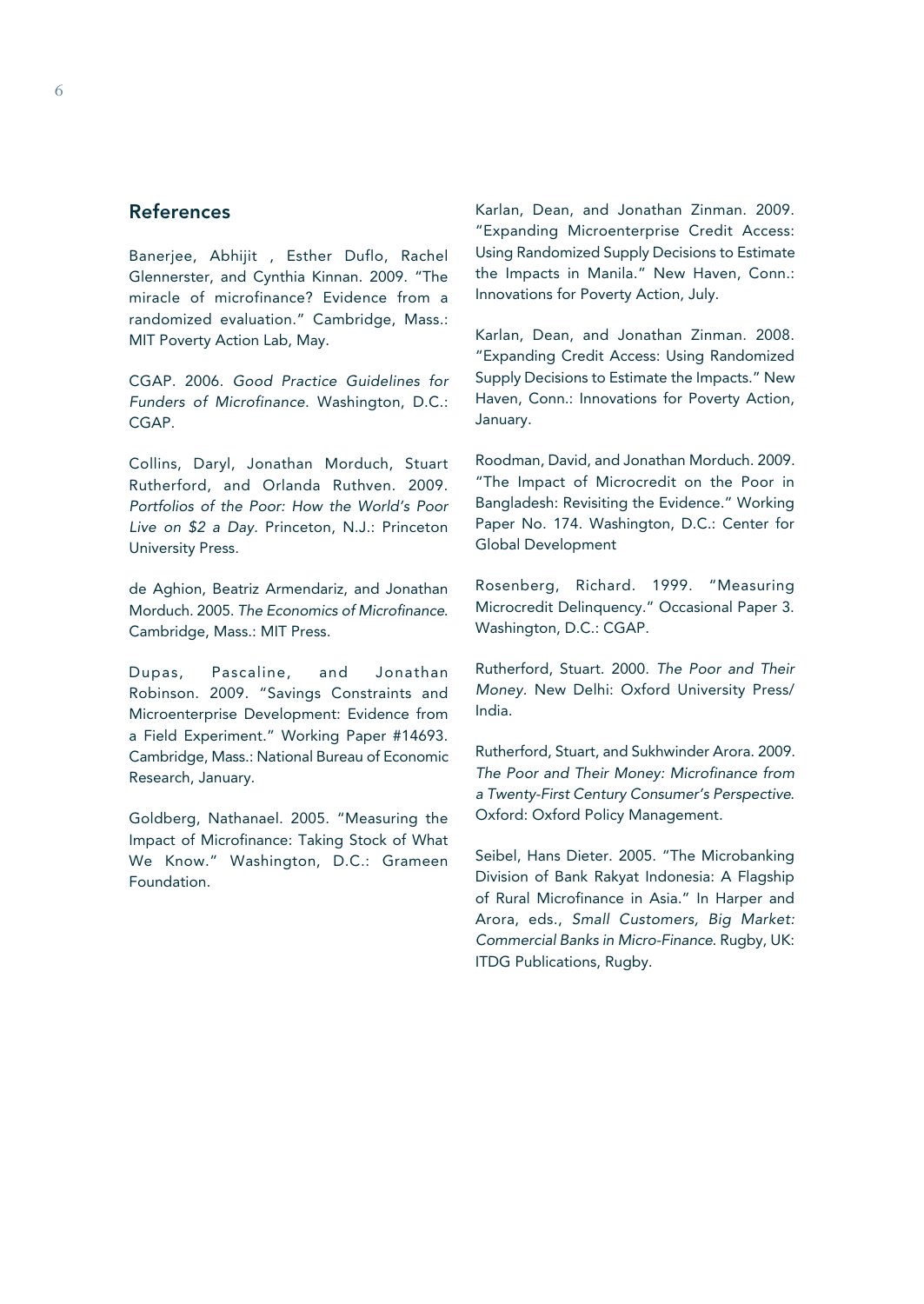#### Annex. Recent Randomized Studies of the Impact of Access to Finance

Dupas and Robinson (2008) conducted a randomized field experiment in Kenya where they gave interest-free savings accounts in a local village bank to a random sample of poor daily income earners (primarily microentrepreneurs). The accounts paid no interest and charged withdrawal fees, so they offered a de facto negative interest rate, but they were the only formal savings option available in the area. Dupas and Robinson found wide variation in the intensity of account usage. Some refused the accounts, and many signed up but didn't use them. Nearly 50 percent of those with accounts used them more than once but only a few used them intensively. Account ownership was associated with substantial increases in investment and increased daily expenditures for women, but no measurable impact for men. Possibly more important, the women who didn't receive accounts were forced to draw down working capital or stop working in response to health shocks (like malaria). Presumably, savers were less able than nonsavers to be able to afford prompt treatment.

Unfortunately, this study has a few shortcomings that may limit confidence that its findings will apply in other contexts. First, the study has a small sample (185 entrepreneurs), and only a small number of these used the accounts intensively. Additionally, it was limited to a single site near one market in Kenya and to a single bank branch, so it may not be representative of other settings.

Karlan and Zinman (2008) randomly prompted loan officers of a South African consumer lender to reconsider and approve applicants for a loan

from a pool who were initially rejected but who fell just below the cut-off. Applicants who were reconsidered (many, but not all, of these were then given a loan) were more likely to keep their jobs, have incomes significantly higher (possibly because they had kept their jobs), have households that were less likely to experience hunger, and have a more positive outlook on the future. On the other hand, they also reported more depression and stress than those from the pool who were rejected and not reconsidered. Over a longer time horizon, reconsidered applicants had a higher probability of having a credit score but showed no difference in the score itself, suggesting that the intervention may have brought people into the credit system and probably did not get them over-indebted.

Their loans were consumer loans, not typical microloans. Applicants were not very poor (i.e., income averaged about \$300 a month). The loans were not linked to any business activity and were administered by a for-profit consumer lender. Interest rates were considerably higher than what is typical in microfinance. Thus, the results may not generalize to many microfinance contexts. Additionally, the subjects were new borrowers observed for 6–12 months, so it's not clear how continued access to credit would impact their lives in the long run.

Karlan and Zinman (2009) randomly prompted loan officers at a microfinance lender in the Philippines to approve loan applicants from a pool that had been ranked marginal by credit scoring software. The loans were ostensibly intended for microenterprise development rather than consumption. The loan officers had the final say, and they turned down some of the applicants they had been prompted to approve. Applicants who got an "approve" prompt increased their formal borrowing but